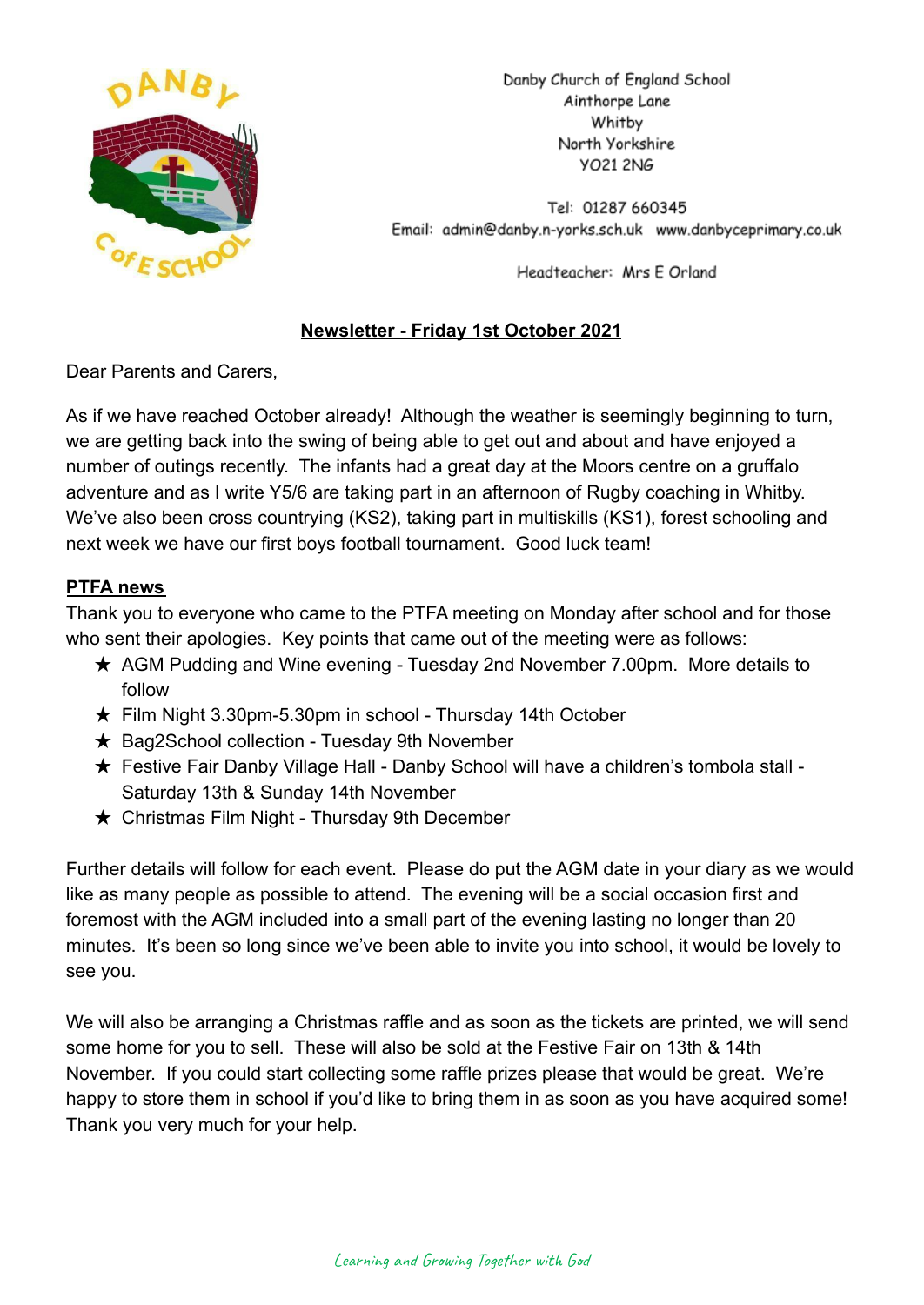## **Year 6 Peat Rigg Parents' Meeting**

There will be a short Peat Rigg Parents' meeting on Tuesday 2nd November at 4pm at Egton School in preparation for the November Y6 trip. The meeting will be led by Ian Thorpe from Peat Rigg, if you have not had the Peat Rigg experience before with an older sibling, you may find this a useful opportunity.

## **Stay and Play Days**

Do you know someone who is starting school next September? We are holding two stay and play events for prospective parents in the coming weeks, so please do help us to spread the word. On Wednesday 3rd november 10am-1130am and Tuesday 9th November 2pm-3.30pm, we are inviting youngsters of nursery age and their parents to come and play and share some light refreshments. During the sessions there will be a chance to tour the school and meet our staff. We look forward to meeting everyone!

## **Thank you**

We would like to thank Miss Calvert who has been enthusiastically teaching our lovely infant class from the start of term. We can confirm that Miss Calvert will be working with us until half term and I am sure that you will join with us in sending our continued support, love and best wishes to Mrs Motteu.

## **Diary Dates**

| <b>Swimming</b>                                            | Thursdays, 7/10, 21/10, 11/11, 25/11, 9/12,                    |
|------------------------------------------------------------|----------------------------------------------------------------|
| <b>Forest School</b>                                       | Thursdays, 14/10, 4/11, 18/11, 2/12                            |
| <b>Harvest Festival (donations in aid of Food</b><br>Bank) | Friday 15th October 2021 at 9.30am St<br>Hilda's Church, Danby |
| <b>Break up for Half Term</b>                              | Friday 22nd October 2021 at 3.30pm                             |
| <b>Return to School</b>                                    | Monday 1st November at 9am                                     |
| <b>Break up for Christmas holiday</b>                      | Friday 17th December 2021 at 3.30pm                            |

Next week I will be at Danby on Tuesday and Thursday and Egton on Monday, Wednesday and Friday.

Have a lovely weekend.

With best wishes,

Orland

Liz Orland Headteacher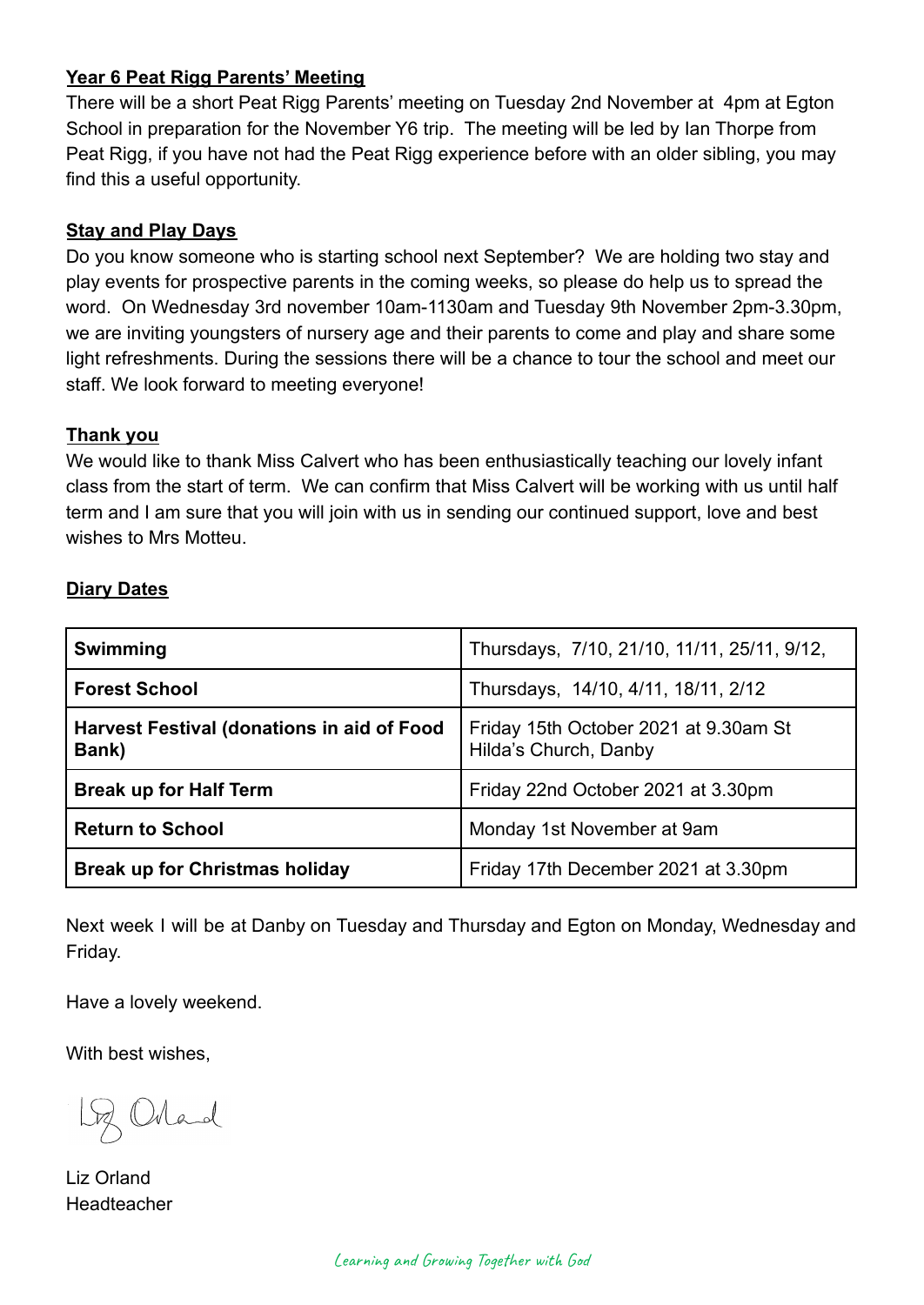# **The information below has not changed but is still relevant.**

### **Covid-19 current rules on self isolation**

Individuals are not required to self-isolate if they live in the same household as someone with COVID-19, or are a close contact of someone with COVID-19, and any of the following apply:

- · they are fully vaccinated
- they are below the age of 18 years and 6 months
- they have taken part in or are currently part of an approved COVID-19 vaccine trial
- they are not able to get vaccinated for medical reasons

Instead NHS Test and Trace will make contact and advise that a PCR test is taken.

Therefore, children are allowed to come to school even if someone in their household has tested positive but only if they have no symptoms themselves.

Pupils, staff and other adults must not come into the school if they have symptoms, have had a positive test result or other reasons requiring them to stay at home due to the risk of them passing on COVID-19 (for example, they are required to quarantine).

#### **Breakfast Club**

Just a reminder that breakfast club is available daily from 8am. Bookings are not always necessary. £2.50 per child including breakfast.

#### **Esk Moors Caring Activity Club**

The Kid's Activity Club run by Esk Moors Caring runs from 5.00pm - 6.00pm at Danby Village Hall and is only £2.00 per child. Children over 8 can attend unaccompanied, children between 5-8 years old, please bring an adult. Please support your local club if you can.

#### **Computers for Sale**

As both schools have shifted onto use of laptops and Chromebooks in our classrooms, we have a number of PC's, monitors and keyboards available for purchase from Danby School if anyone is interested. They have all been cleaned of any data and are ready to be collected immediately. All money raised will go into school funds. Payment can be made via bank transfer, cash or cheque and the full amount is payable on collection. Below is a list of available items: